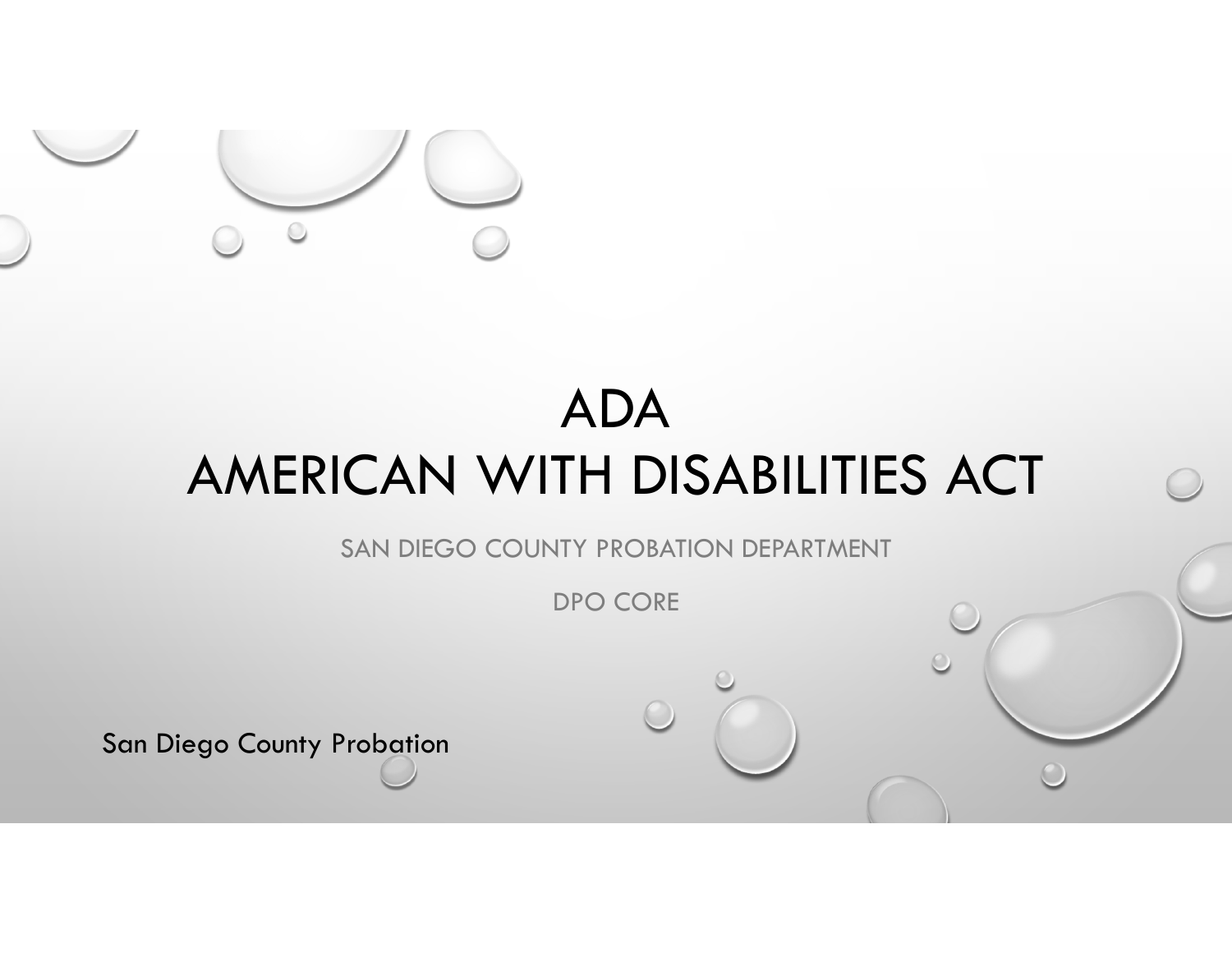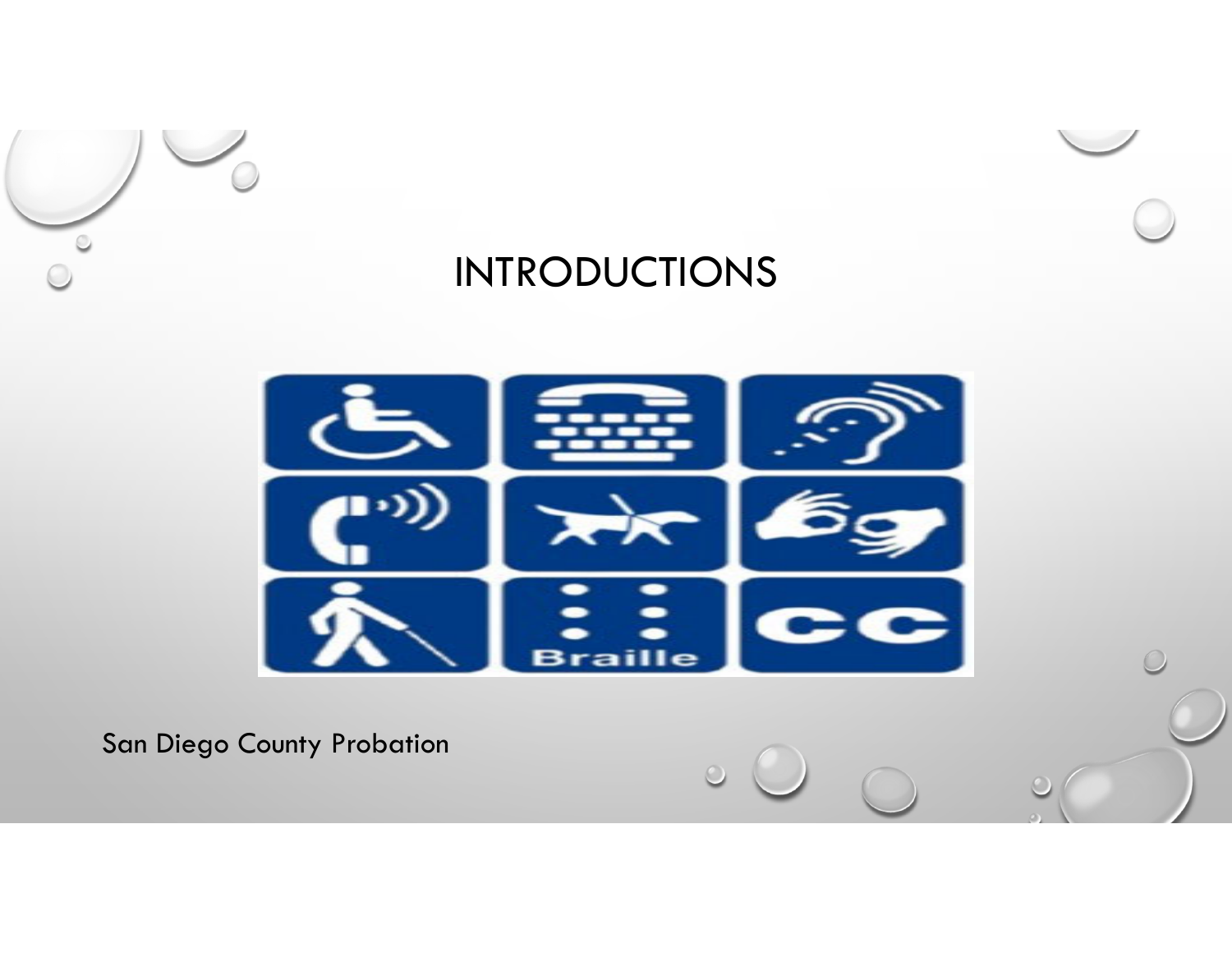### DEFINITION OF THE TERM DISABILITY

- AN INDIVIDUAL WITH A DISABILITY IS A PERSON WHO HAS A PHYSICAL OR MENTAL IMPAIRMENT THAT SUBSTANTIALLY LIMITS ONE OR MORE MAJOR LIFE ACTIVITIES, HAS A RECORD OF SUCH IMPAIRMENT, OR IS REGARDED AS HAVING SUCH AN IMPAIRMENT.
- ANY PHYSIOLOGICAL DISORDER, OR CONDITION, COSMETIC DISFIGUREMENT, OR ANATOMICAL LOSS AFFECTING ONE OR MORE OF THE FOLLOWING BODY SYSTEMS; NEUROLOGICAL, MUSCULOSKELETAL, SPECIAL SENSE ORGANS, RESPIRATORY (INCLUDING SPEECH ORGANS), CARDIOVASCULAR, REPRODUCTIVE, DIGESTIVE, GENITOR-URINARY, HEMIC AND LYMPHATIC, SKIN AND ENDOCRINE; OR
- ANY MENTAL OR PSYCHOLOGICAL DISORDER, SUCH AS MENTAL RETARDATION, ORGANIC BRAIN SYNDROME, EMOTIONAL OR MENTAL ILLNESS, AND SPECIFIC LEARNING DISABILITIES.
- IF AN INDIVIDUAL MEETS ANY ONE OF THESE ASSESSMENTS, HE OR SHE IS CONSIDERED TO BE AN INDIVIDUAL WITH A DISABILITY FOR PURPOSES OF COVERAGE UNDER THE ADA.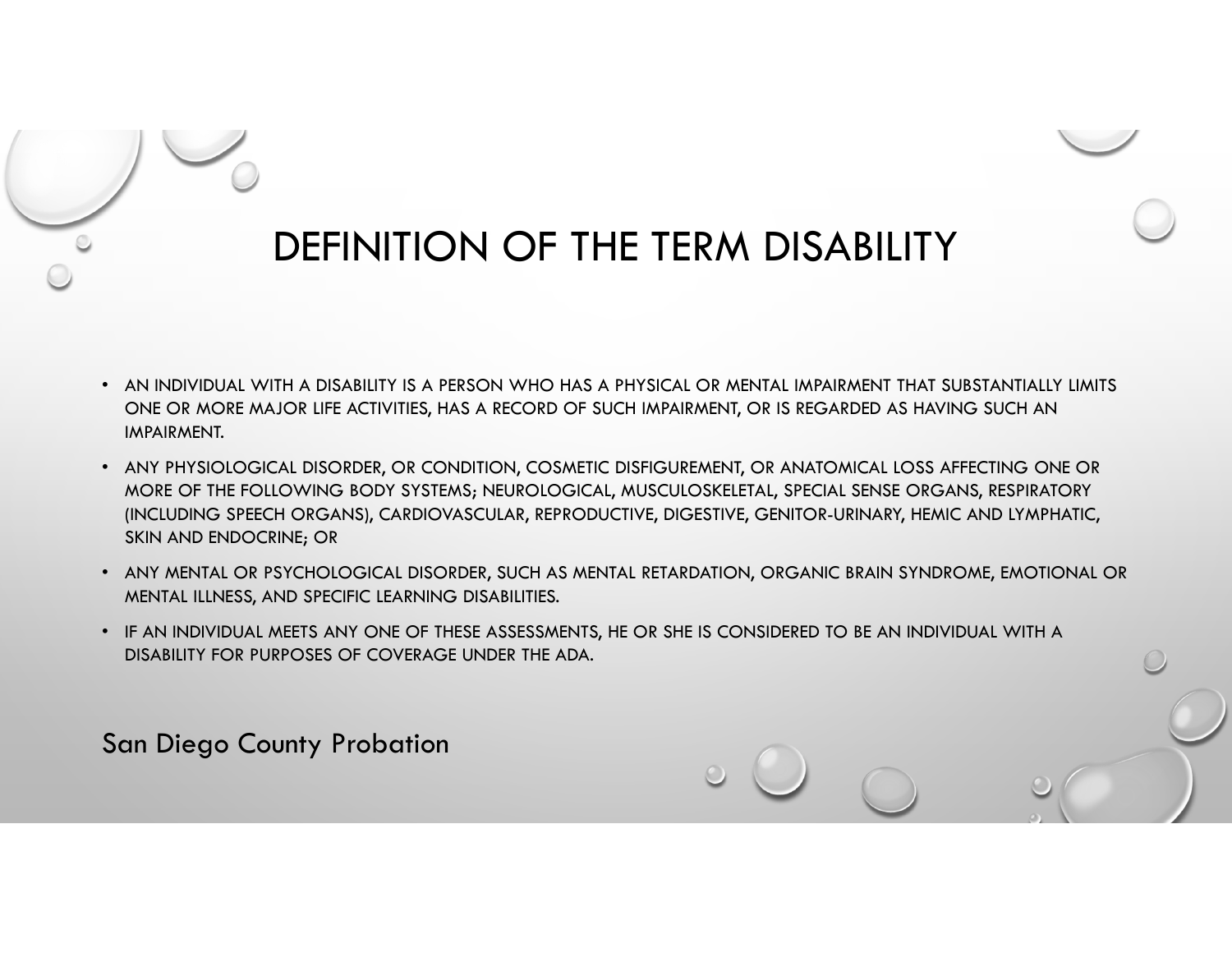## IDENTIFY THE HISTORICAL FACTORS LEADING TO THE AMERICANS WITH DISABILITIES ACT

- GROUP ACTIVITY BY TABLE
- 15 MINS
- RESEARCHING HISTORICAL FACTORS LEADING TO THE AMERICANS WITH DISABILITIES ACT. THE INSTRUCTOR WILL PROVIDE EACH GROUP A TEAR SHEET AND A COLORED MARKER. THE INSTRUCTOR WILL ALLOW EACH GROUP 10 MINUTES TO RESEARCH AND PREPARE A BRIEF SUMMARY OF THEIR FINDINGS. 5 MINS GROUP DISCUSSION REGARDING GROUPS FINDING FOR HISTORICAL FACTORS LEADING TO THE ADA.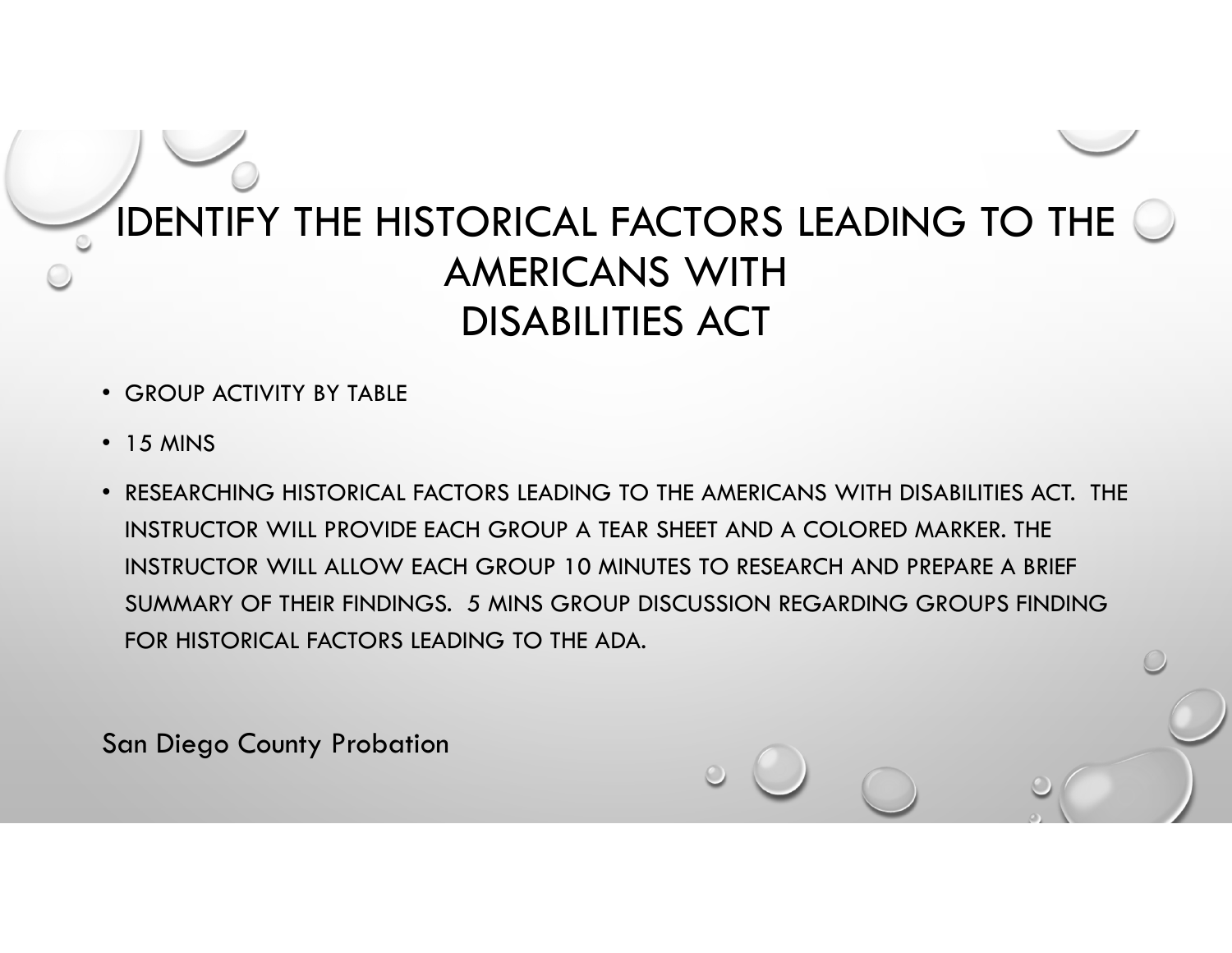### IDENTIFY THE HISTORICAL FACTORS LEADING TO THE AMERICANS WITH DISABILITIES ACT

#### •INSTITUTIONAL SOLUTIONS FOR PEOPLE WITH DISABILITIES

- SEGREGATED SCHOOLS AND CARE FACILITIES
- PROHIBITED FROM MARRIAGE AND PROCREATION
- •"UGLY" AND "IDIOT" LAWS
- OVERALL DISCRIMINATION AND OPPRESSION.
- ACTS LEADING UP TO ADA
- ARCHITECTURAL BARRIERS ACT 1968
- •URBAN MASS TRANSIT ACT 1970
- •REHABILITATION ACT 1973
- EDUCATION OF ALL HANDICAPPED CHILDREN ACT 1973
- AIR CARRIER ACCESS ACT 1988
- HARI HOUSING AMENDMENT ACT 1988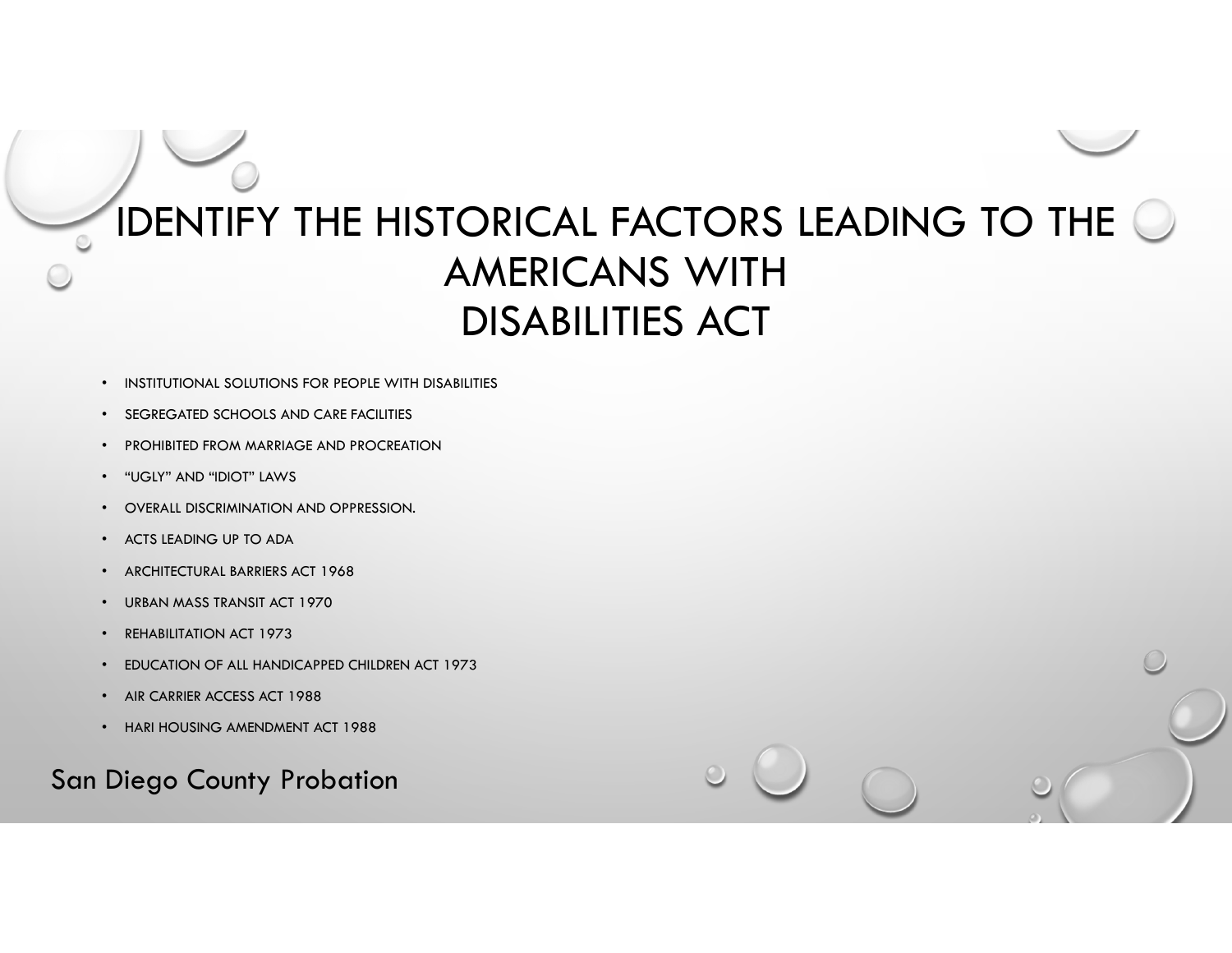### IDENTIFY THE PROVISIONS WITHIN THE ADA THAT DIRECTLY ADDRESS OFFENDER MOBILITY ISSUES

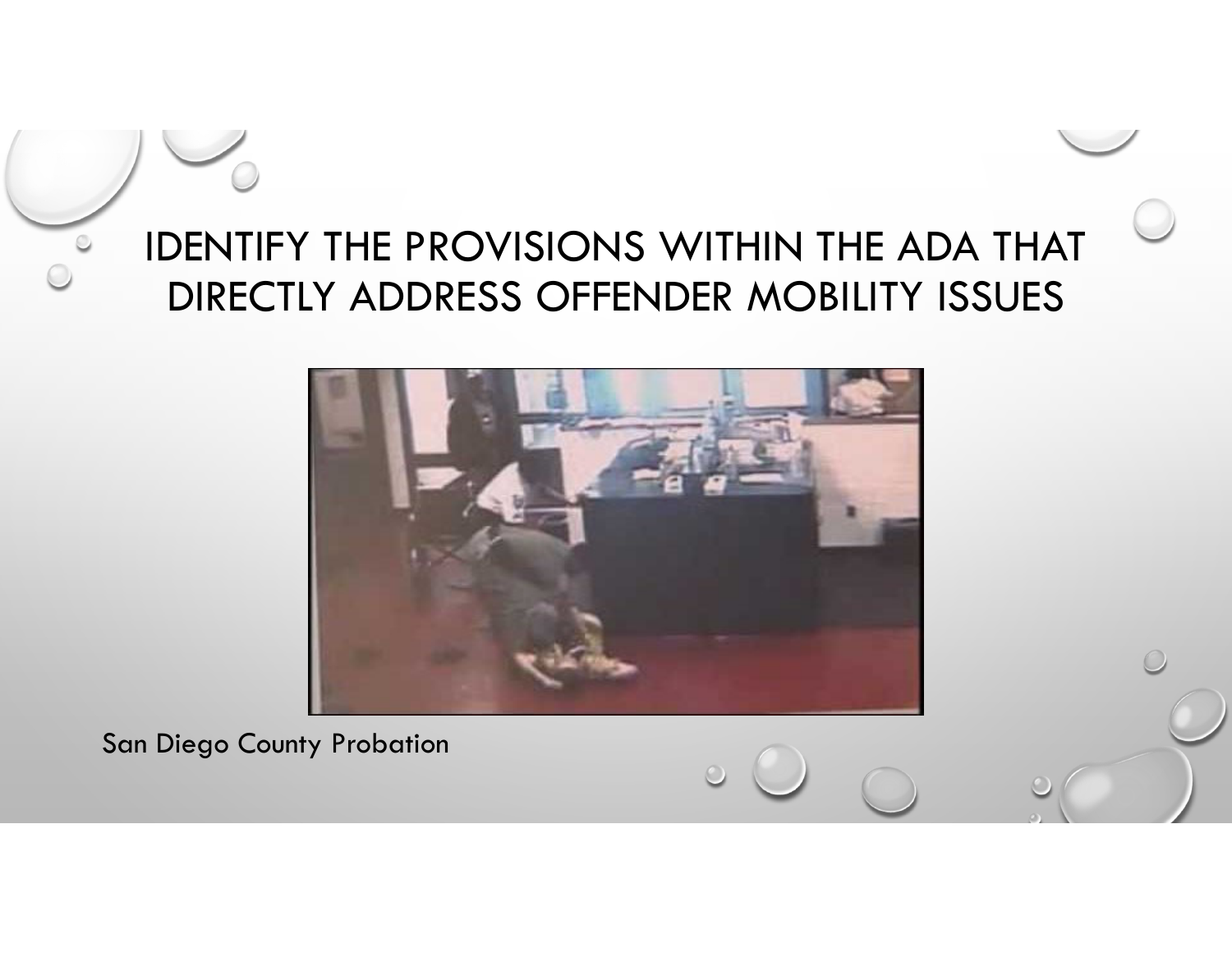### IDENTIFY RECENT LEGISLATION AND OTHER TRENDS RELATED TO THE ADA

#### • **ADA EDUCATION AND REFORM ACT OF 2017**

• (SEC. 2) THIS BILL REQUIRES THE DISABILITY RIGHTS SECTION OF THE DEPARTMENT OF JUSTICE TO DEVELOP A PROGRAM TO EDUCATE STATE AND LOCAL GOVERNMENTS AND PROPERTY OWNERS ON STRATEGIES FOR PROMOTING ACCESS TO PUBLIC ACCOMMODATIONS FOR PERSONS WITH A DISABILITY. THE PROGRAM MAY INCLUDE TRAINING FOR PROFESSIONALS TO PROVIDE A GUIDANCE OF REMEDIATION FOR POTENTIAL VIOLATIONS OF THE AMERICANS WITH DISABILITIES ACT OF 1990